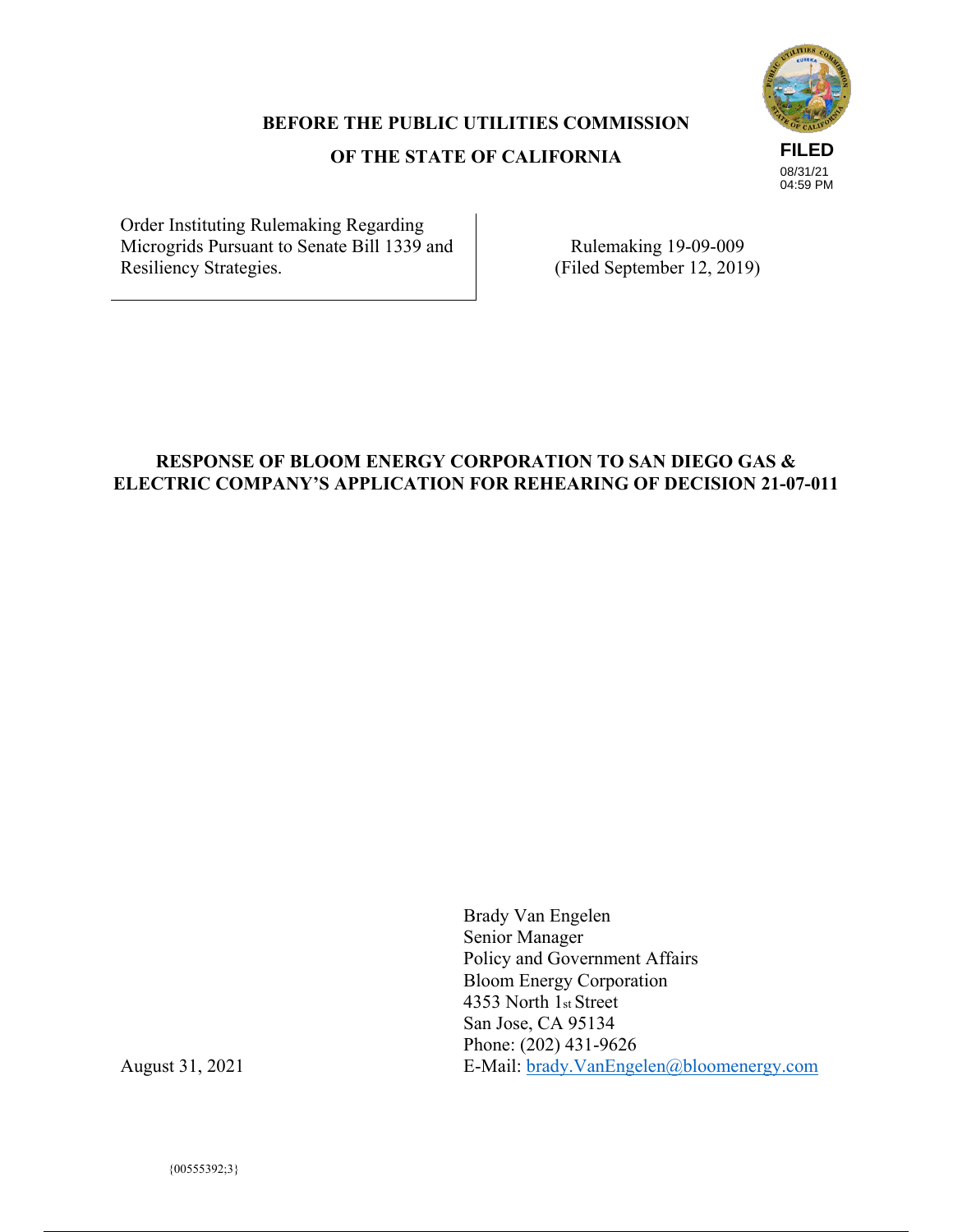### **TABLE OF CONTENTS**

| I.   |           |                                                                              |
|------|-----------|------------------------------------------------------------------------------|
| II.  |           |                                                                              |
|      | A.        | The Commission has Adhered to Cost-causation Principles and Thereby, Avoided |
|      | <b>B.</b> | The Record Supports that Eligible Microgrids Reduce the Need for Standby     |
|      | $C$ .     | Parties Have Been Afforded Ample Opportunity to Comment on Standby Charges   |
| III. |           |                                                                              |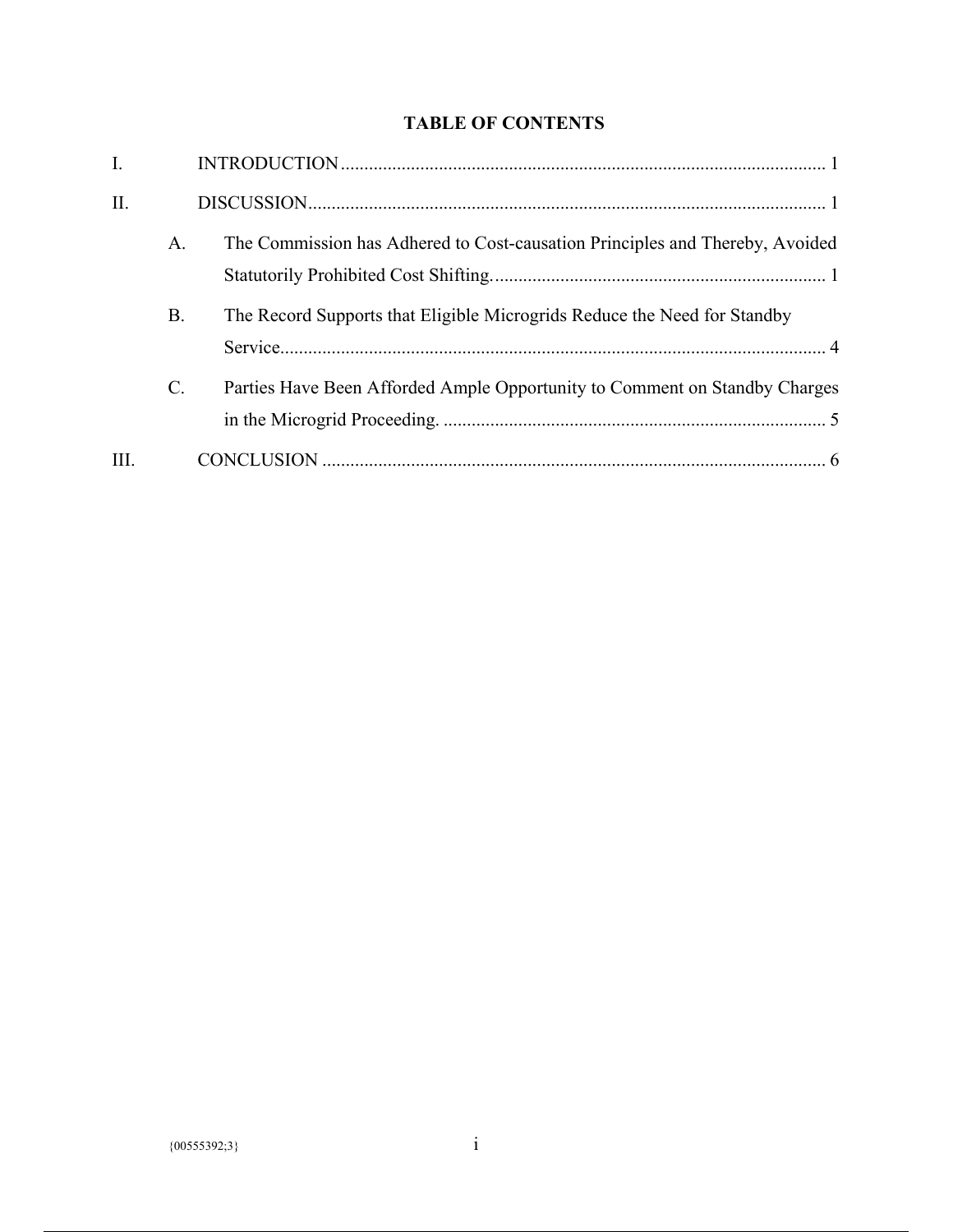## **BEFORE THE PUBLIC UTILITIES COMMISSION OF THE STATE OF CALIFORNIA**

Order Instituting Rulemaking Regarding Microgrids Pursuant to Senate Bill 1339 and Resiliency Strategies.

Rulemaking 19-09-009 (Filed September 12, 2019)

#### **RESPONSE OF BLOOM ENERGY CORPORATION TO SAN DIEGO GAS & ELECTRIC COMPANY'S APPLICATION FOR REHEARING OF DECISION 21-07-011**

In accordance with Rule 16.1(d) of the California Public Utilities Commission

("Commission") Rules of Practice and Procedure, Bloom Energy Corporation ("Bloom")

submits this response to San Diego Gas & Electric Company's ("SDG&E") Application for

Rehearing of Decision 21-07-011(the "AFR").

#### **I. INTRODUCTION**

SDG&E's assertions do not demonstrate that the Commission has committed legal error and do not necessitate correction by the Commission. SDG&E's AFR asserts, but fails to adequately substantiate, that D.21-07-011 is in violation of Public Utilities Code Section 8371. The record developed in Track 3 of Rulemaking 19-09-009 justifies the Commission's application of cost-causation principles and suspension of the capacity reservation component of the utilities' standby charges for eligible microgrids.

#### **II. DISCUSSION**

#### **A. The Commission has Adhered to Cost-causation Principles and Thereby, Avoided Statutorily Prohibited Cost Shifting.**

Public Utilities Code Section 8371(d) requires that the Commission "[w]ithout shifting costs between ratepayers, develop separate large electrical corporation rates and tariffs, as necessary, to support microgrids." Section 8271(d) has been referenced by many parties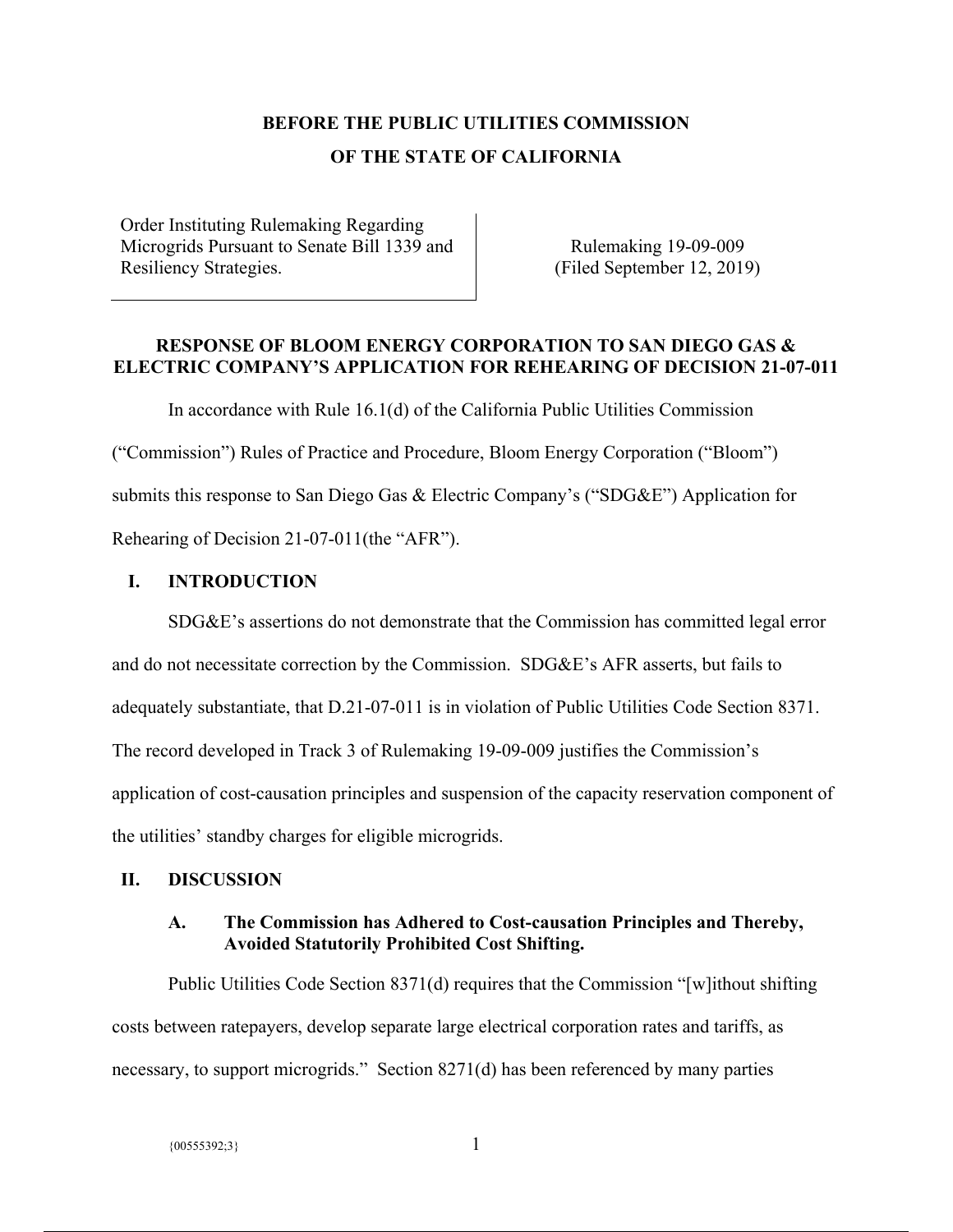throughout this proceeding, and serves as the foundation to SDG&E's AFR. While the statutory prohibition of cost shifts does not provide any express exceptions, it cannot be read in a vacuum, and certainly does not eliminate the Commission's authority to align costs with cost-causation principles. $<sup>1</sup>$ </sup>

SDG&E fails to appreciate that the purpose of the suspension of the capacity reservation component ("Suspension Program") is to "ascertain the difference in the *costs certain microgrid projects cause* the utilities to incur relative to other types of projects,"2 not to subsidize microgrids by shifting costs in a way that departs from cost-causation principles to achieve a policy objective. While the latter might be justified in the absence of the statutory prohibition, the statutory prohibition equally cannot be read so broadly as to subsume the Commission's inherent jurisdiction to allocate costs to customers according to their contributions to the cause of those costs.

As previously described in Bloom's comments on the Proposed Decision, the

Commission has clearly established the relationship between cost-causation and cost shifting:

Developing equitable rates based on the principle of cost causation is one of the underlying goals of the Commission's rate making process. Cost causation means that costs should be borne by those customers who cause the utility to incur the expense. However, current residential rate design averages many costs across the customer class, potentially resulting in cross-subsidies. By definition, crosssubsidies result in cost-shifting between customers and customer classes.<sup>3</sup>

The Suspension Program is an extension of the Commission's long-held and well-founded policy

that appropriate rate design must adhere to the principle of cost-causation.

 $1$  SDG&E AFR, p. 9.

 $2$  D.21-07-011, Conclusion of Law 2 (emphasis added).

<sup>&</sup>lt;sup>3</sup> Order Instituting Rulemaking on the Commission's Own Motion to Conduct a Comprehensive Examination of Investor Owned Electric Utilities' Residential Rate Structures, the Transition to Time Varying and Dynamic Rates, and Other Statutory Obligations, R.12-06-013 (Filed June 21, 2012), p. 13; see also Bloom Reply Comments on the Proposed Decision, p. 2.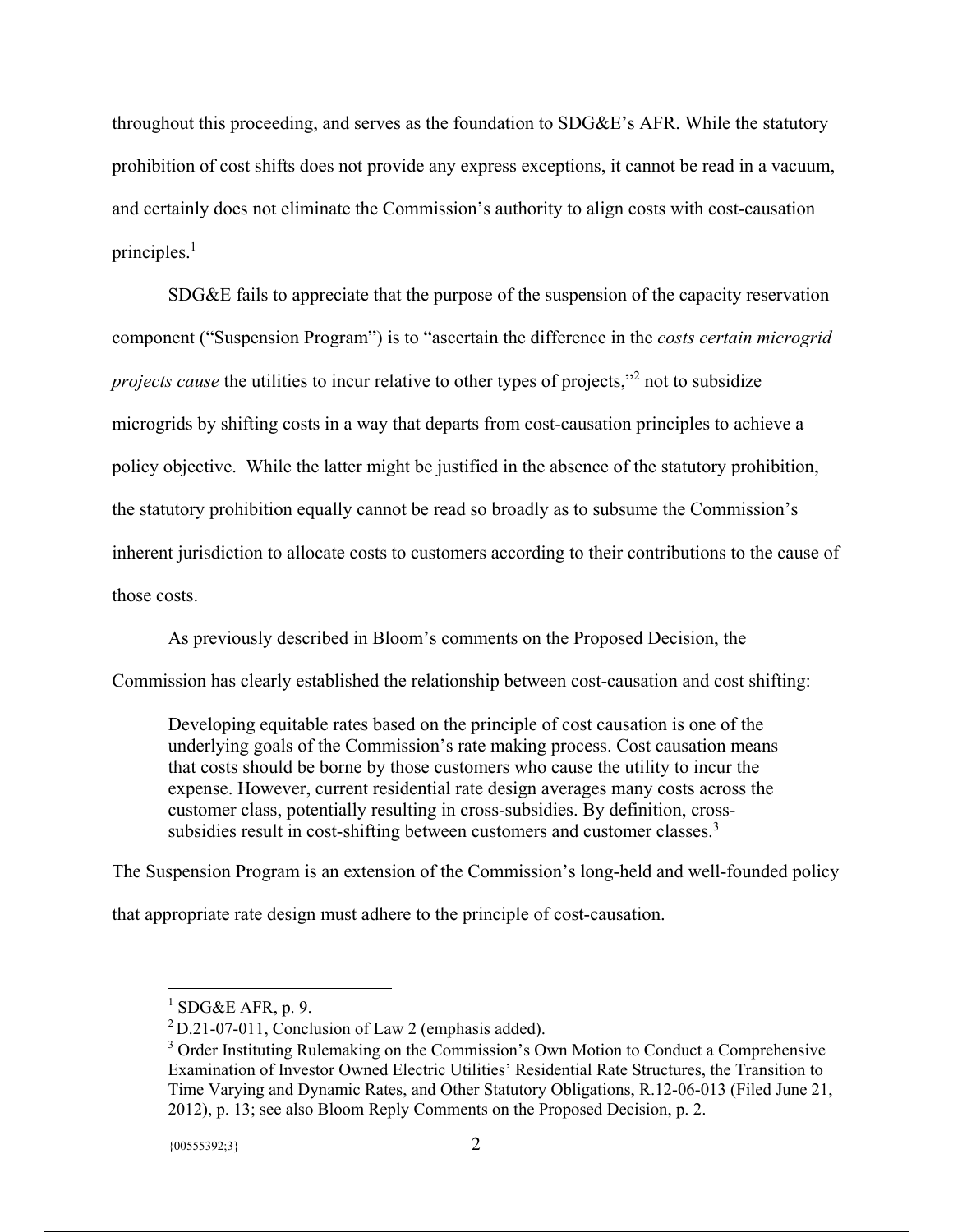The Commission's commitment to fundamental rate design principles has been evident throughout this proceeding. In adopting the Suspension Program, the Commission adhered to Public Utility Code Section 8371's prohibition of cost shifting by adopting measures that ensure customers are charged according to the costs that they cause through their electricity use. The Commission's narrowly tailored Suspension Program appropriately identifies performance metrics for eligibility requirements to further the commercialization of microgrids while leveraging the positive attributes of a microgrid configuration to the benefit of non-microgrid customers.

SDG&E takes the Commission's analysis of the benefits offered to non-microgrid customers out of context, claiming that the record holds no evidence of benefits to non-microgrid customers and therefore, standby charges cannot be reduced.<sup>4</sup> However, as discussed above, accurately assessing the cost of service for a particular customer class is the first step in determining whether cost shifting has occurred. Benefits offered to non-microgrid customers is only a single element of the cost-causation and cross-subsidization analysis. Nonetheless, the eligibility requirements described in D.21-07-011 ensure that capacity reservation costs are only suspended for microgrids offering highly reliable service, i.e., service that eliminates the need for standby procurement on their behalf. The Commission complied with Public Utilities Code Section 8371(d)'s prohibition on cost shifting by adhering to its cost-causation principles, which are fundamental in determining whether a cost shifting has occurred.

Systems that can meet the requirements in the Proposed Decision would obviate the need for additional costs by consistently operating throughout the day and year. Doing so would ensure a level of predictability that can be incorporated into utility planning. The combination of

 $4$  SDG&E AFR, pp. 9-11.

 ${00555392;3}$  3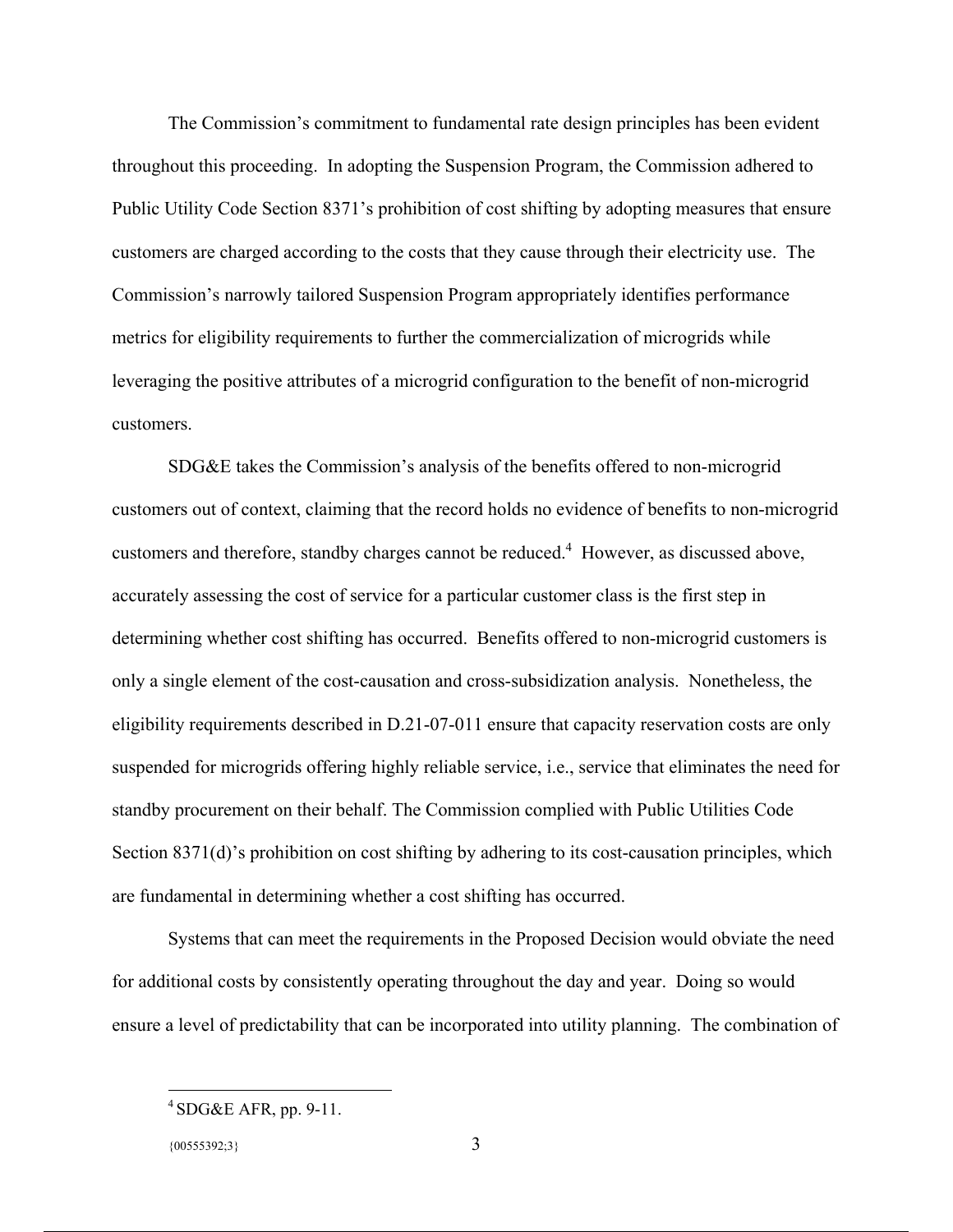regular certification requirements and increased fees in the event of excess demand ensure customers operating these systems will continue to cover their cost of service. Allocating standby charges to those resources that reduce the need for standby service is a violation of costcausation principles, and procurement of standby power for those resources is imprudent.

#### **B. The Record Supports that Eligible Microgrids Reduce the Need for Standby Service.**

SDG&E incorrectly asserts that the record contains no facts supporting a standby charge waiver or reduction, stating:

SDG&E appreciates that [eligibility criteria and Demand Assurance Amount] limit the quantitative impact of the suspension. But the record shows that there are no facts to support a standby charge waiver or reduction, and that any such waiver or reduction will inevitably result in illegal cost shifts.<sup>5</sup>

In fact, throughout Track 3 of this proceeding, the Commission has developed a robust record that demonstrates that the resources to be afforded a reduction in standby charges achieve a threshold reliability standard that reduces the need for standby service procurement.

Bloom's opening comments on the Track 3 Scoping Memo offered a statistical analysis of the availability of Bloom's fuel cell systems and associated utility cost savings.<sup>6</sup> The opening comments included an analysis conducted by MRW & Associates that evaluated a broad dataset of hourly fuel cell generation from a number of different installations throughout the state to calculate the average  $\gamma_{\text{MWh}}$  avoided cost.<sup>7</sup> The analysis showed that fixed capital investments on generation, transmission, and distribution can be avoided through the installation of fuel cell microgrids. Table 4 of the comments quantified the net positive benefit to other customers in the

 $5$  SDG&E AFR, p. 8.

<sup>6</sup> Bloom Opening Comments on Track 3 Scoping Memo, pp. 4-6, Table 4, Appendix A (availability analysis) and B (avoided cost analysis).

<sup>&</sup>lt;sup>7</sup> Bloom Opening Comments on Track 3 Scoping Memo, pp. 7-8, Appendix B.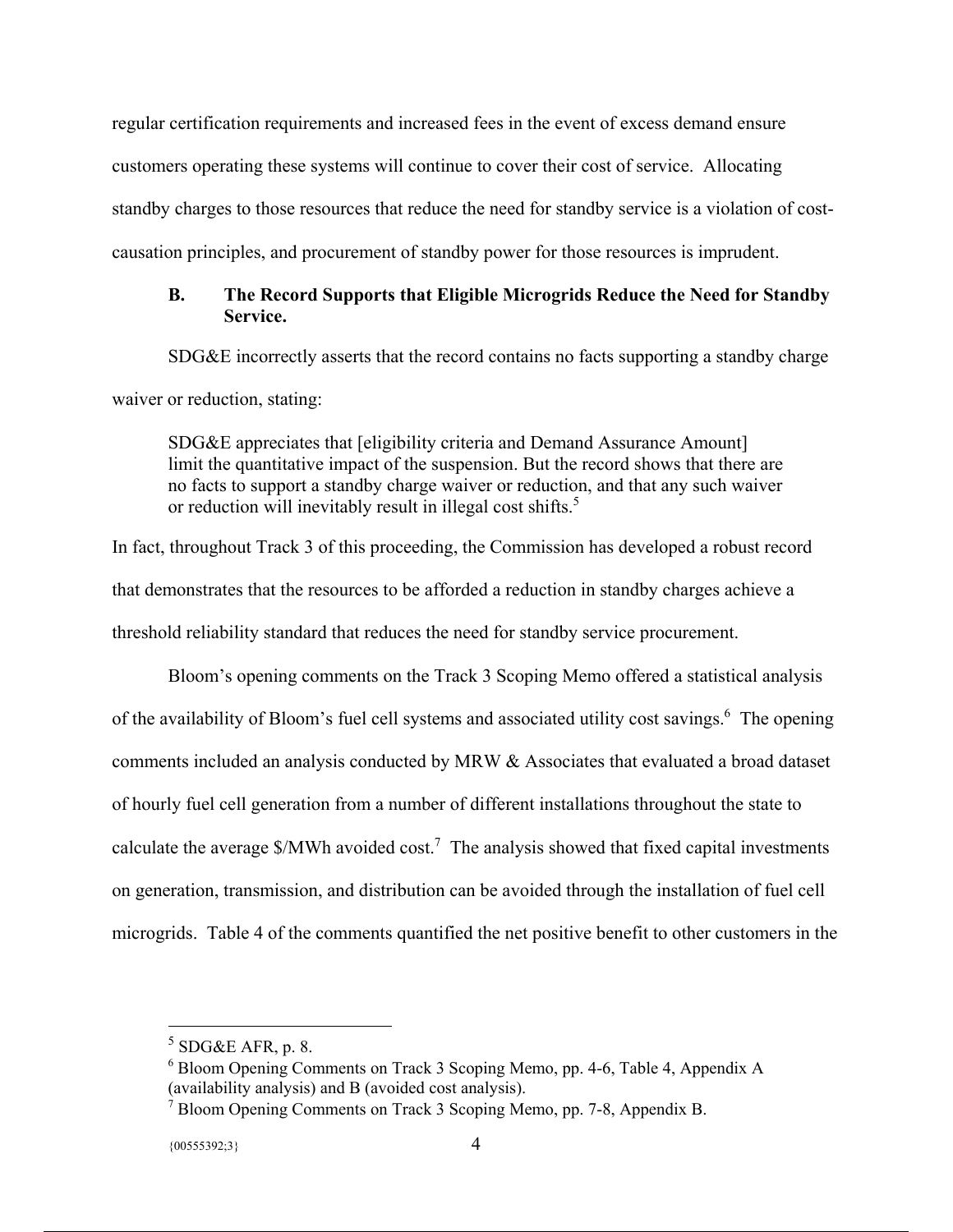utilities' service territories.<sup>8</sup> Bloom's comments on the record explained that "[Long Duration or Indefinite Islanding] microgrids have high predictability and reliable output, allowing utilities to adjust their planning, and thus, associated investments based on the capacity being provided."<sup>9</sup>

#### **C. Parties Have Been Afforded Ample Opportunity to Comment on Standby Charges in the Microgrid Proceeding.**

SDG&E further asserts that there was limited opportunity to be heard on the Suspension Program. At the same time, SDG&E acknowledges that "[t]hroughout this proceeding, parties have proposed to eliminate or reduce standby charges as a means of facilitating development of microgrids."<sup>10</sup> Indeed, there were a number of opportunities to inform the record and ensure analysis and illustrative calculations on behalf of SDG&E were included. Furthermore, the Track 3 Scoping Memo included an entire section dedicated to utility response.<sup>11</sup>

Taking advantage of the comment opportunities, Bloom offered data demonstrating that reduction of standby charges is warranted for microgrid configurations that can meet specific performance criteria. Considering predictability of avoided costs associated with Bloom's fuel cell systems, Bloom's opening comments to the Track 3 Scoping Memo concluded:

Exemptions should be mandated when the utility can reasonably plan on the reliable capacity being provided, and therefore avoid the costs Standby Charges are intended to cover. This exemption is also warranted because customers are already incurring a cost by making their own investments to ensure service when the utilities do not meet their obligation.<sup>12</sup>

SDG&E's Track 3 Scoping Memo reply comments did not offer any empirical evidence to refute the argument raised by many parties that a reduction of standby charges is warranted for microgrid configurations that are able to meet certain performance criteria. To the extent that

#### $\{00555392;3\}$  5

<sup>&</sup>lt;sup>8</sup> Bloom Opening Comments on Track 3 Scoping Memo, p. 8, Table 4.

<sup>9</sup> Bloom Opening Comments on Track 3 Scoping Memo, p. 3.

 $10$  SDG&E AFR, p. 4.

 $11$  Track 3 Scoping Memo, p. 2.

<sup>&</sup>lt;sup>12</sup> Bloom Opening Comments Track 3 Scoping Memo, pp.3-4.